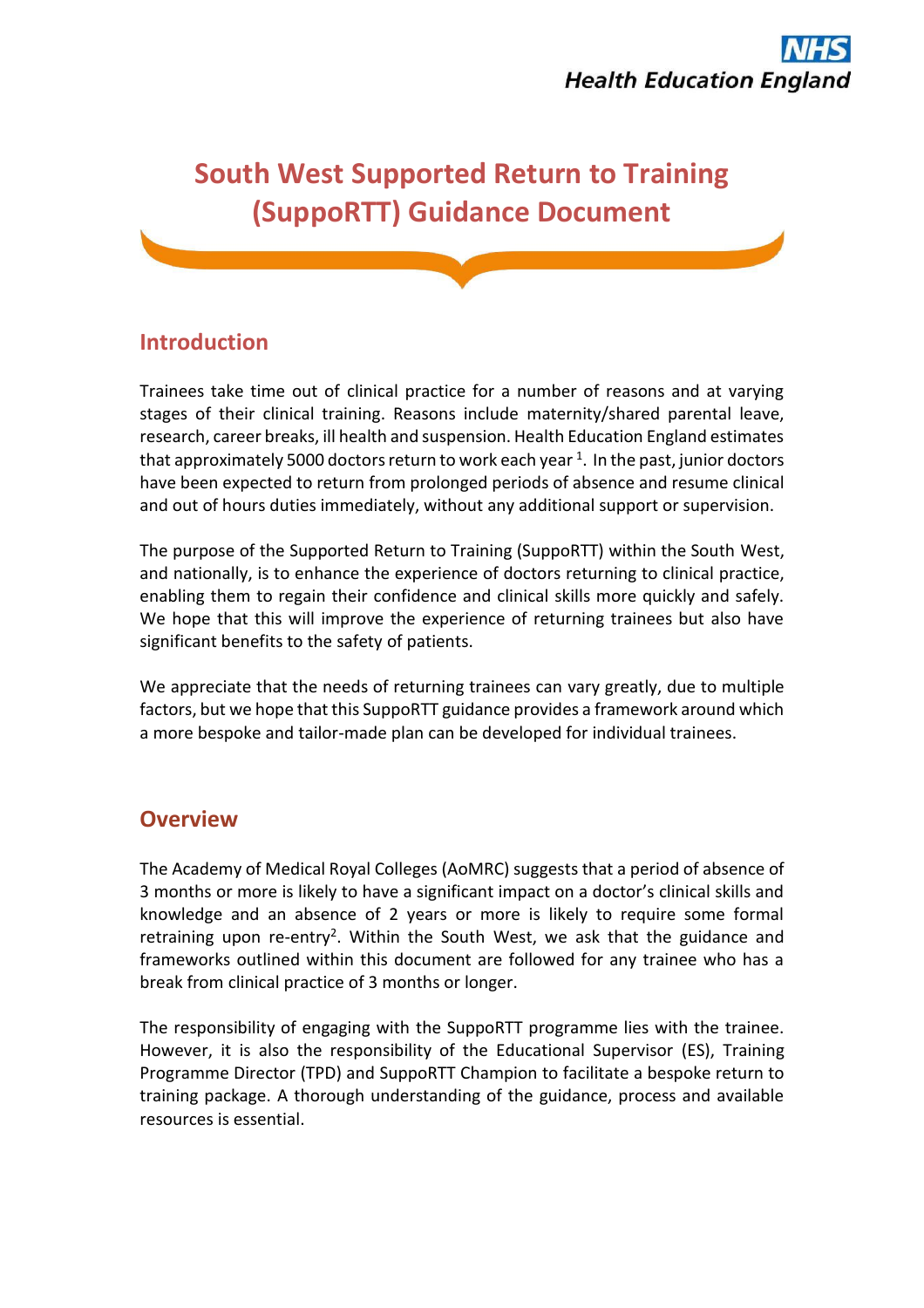**Please note if you are a trainee in primary care your first contact should be with your Educational Supervisor or Training Programme Director when arranging a meeting.**

# **Pre-absence planning**

Following on from the AoMRC recommendations, planning for a trainee's return to clinical practice should begin even before the absence. Where possible, i.e. planned absences, the trainee should arrange a meeting with their current ES to conduct a preabsence planning meeting at least 4 weeks prior to the period of absence. At the time of this meeting, a Pre-Absence Planning form should be completed through this Online Surveys link.

#### [Online Surveys: Pre-absence planning form](https://healtheducationyh.onlinesurveys.ac.uk/sw-pre-absence-planning-form-161120)

The purpose of this meeting is to consider areas that might be challenging for the trainee when they return. It should cover the reason for absence and the expected duration. The trainee and ES should consider how the trainee may stay up-to-date with clinical developments and what (if any) work related activities may take place during their absence. It may also be an appropriate time to consider if a trainee wants to return to Less Than Fulltime Training (LTFT) as an application must be submitted well in advance.

Once the form is submitted, a PDF version can be generated by click 'My Responses'. This PDF should be downloaded and saved to the trainee's e-portfolio.

The information captured from this online form will then be uploaded to the SuppoRTT SW spreadsheet by the HEE SW SuppoRTT hub. All new data will be stored centrally for subsequent database manipulation and reporting. The HEE SW hub will then disseminate filtered information via a separate reporting tool to each SuppoRTT Champion/administrator. This will only include the information relevant to the trainees within their trust or GP School.

Trainees must give their permission (GDPR regulation), by selecting the appropriate box within the form, for Health Education England (HEE) and other administrative teams within their Trust/General Practice (Local Education Providers or LEPs) to have access to the information provided within the online forms. Trainees should be aware that some personal and confidential information may be included. For example, trainees requiring counselling from the Professional Support Unit (PSU) as part of their supported return to training package. This sensitive personal information will be stored on a password protected database. It will only be accessible to those individuals directly linked with SuppoRTT, and limited to following:

- Associate Deans for Professional Support Units in Severn and Peninsula
- Key named administrators within HEE and employing trusts/GP Schools
- SuppoRTT Champions related to their absence and return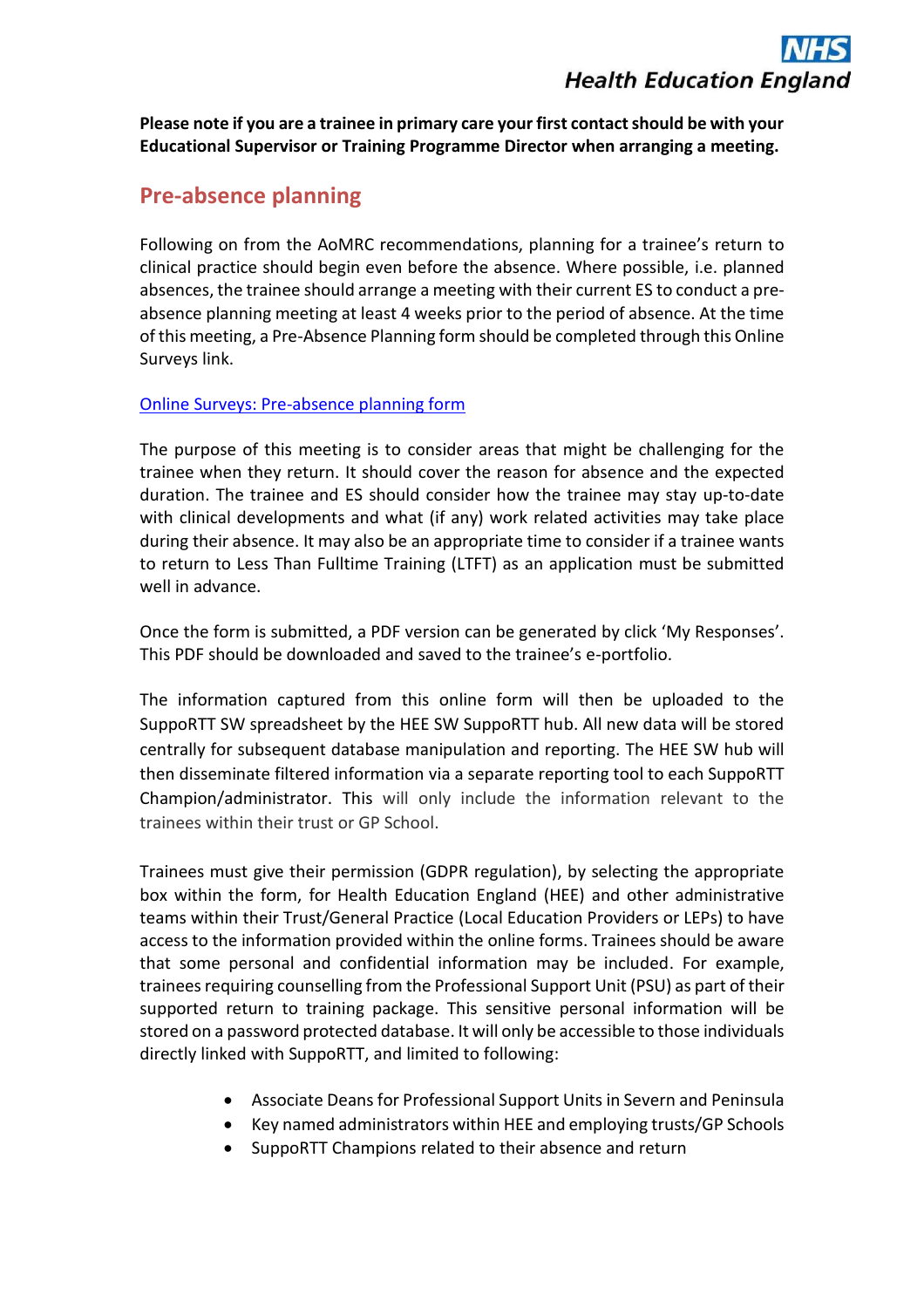Any data provided by a trainee will not be visible to other trainees, consultants or employees within Health Education England unless the trainee gives permission for the data to be shared with named individuals.

Once the trainee has submitted the online pre-absence planning form, they will receive an email from their SuppoRTT Champion (Appendix 1). This email will outline the role of the SuppoRTT Champion and make some initial recommendations, which a trainee should be aware of when planning their return, including the application process for Less Than Fulltime Training (LTFT).

#### **Unplanned Absences**

In cases of unplanned absences (e.g. sickness or bereavement) we ask that the ES or SuppoRTT Champion completes an unplanned absence form via Online Surveys on behalf of the trainee, if the period of absence is anticipated to extend beyond 3 months.

#### [Online Surveys: Unplanned Absence form](https://healtheducationyh.onlinesurveys.ac.uk/sw-unplanned-absence-form-161120)

The purpose of this is to allow the absence to be logged contemporaneously within the SuppoRTT hub and to ensure that the trainee is offered the appropriate support upon their return.

### **During the period of absence**

Three months prior to the expected return to training date, an email from HEE SW should be sent to the trainee (Appendix 2). The email should draw trainee's attention to the regional SuppoRTT webpages where information is available about upcoming return to training events/conferences/study days as well as Keeping in Touch (KIT) and Shared Parental Leave in Touch (SPLIT) days, mentorship and application for Less Than Fulltime Training (LTFT).

Three months prior to the expected date of return, the Training Programme Director/Specialty Manager needs to notify HEE SuppoRTT hub of which trust/general practice (or LEP) the trainee will return to. Where possible, we strongly recommend that trainees return to the trust/general practice from which they left, taking into consideration a trainee's personal preference, as it can support a smoother transition back to clinical work.

The SuppoRTT hub at HEE will contact the SuppoRTT Champion/administrator at the returning LEP notifying them of the trainee's expected return to work date, along with the reason for and duration of absence. Those trainees who have required a period of absence due to more complex reasons, e.g. sickness or bereavement, will be highlighted. It is the responsibility of the SuppoRTT Champion to ensure an appropriate ES is allocated promptly and this will be communicated to the trainee by either the SuppoRTT Champion or a member of the Postgraduate Training Team.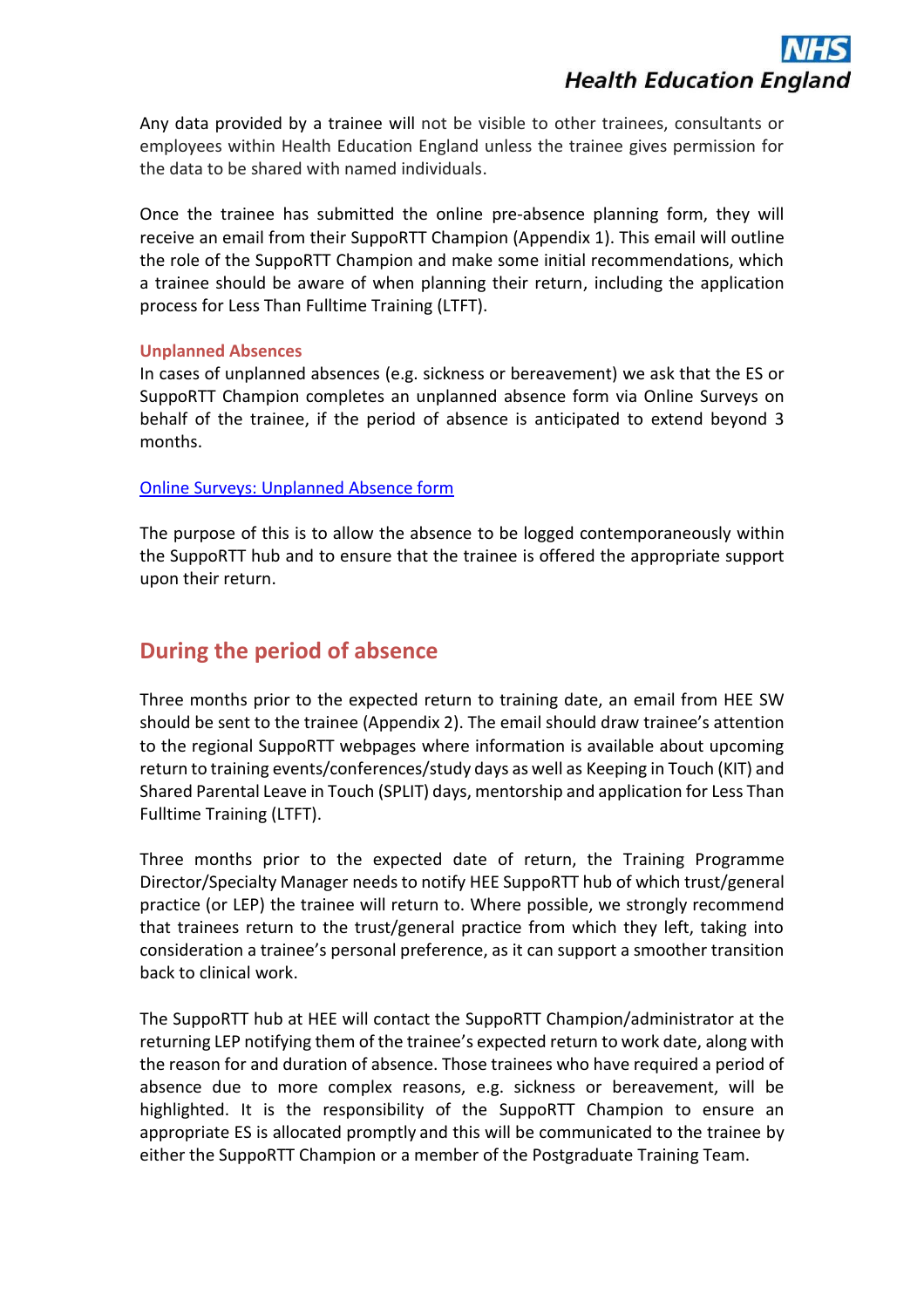### **Pre-Return Planning**

The trainee will have been notified of their ES at the returning trust/general practice two to three months before their return to work. It is the responsibility of the trainee to arrange a pre-return planning meeting with their ES, a minimum of 6 weeks before their return. A minority of trainees who have had periods of absence for more complex reasons (e.g. sickness/stress, bereavement, other personal reasons) should also be offered an additional meeting with the SuppoRTT Champion. The SuppoRTT Champion/administrator will make email and/or telephone contact with those individuals to arrange a face-to-face meeting to discuss the trainee's plans for returning to work.

The aim of the pre-return meeting is to identify any areas of concern which the trainee may have regarding returning to work and to create a bespoke action plan to facilitate the trainee's return to clinical practice. The ES should signpost the trainee to any relevant resources which may be useful e.g. the SuppoRTT mentoring scheme, KIT days etc.. If a trainee would like to be assigned a SuppoRTT mentor, an email should be sent to the trust SuppoRTT Champion who can look to allocate a mentor from the same trust. The pre-return planning form should be completed at this time through Online Surveys.

#### [Online Surveys: Pre-return planning form](https://healtheducationyh.onlinesurveys.ac.uk/sw-pre-return-planning-form-161120)

Once submitted, it will generate a PDF version which must be saved and uploaded to the trainee's ePortfolio. The PDF will only be available to download for 15 minutes after submission of the form and so it must be downloaded and saved immediately. Please be aware that it is not possible to generate this PDF again at a later date.

The information captured from this form will then be uploaded to the SuppoRTT SW spreadsheet. As with the Pre-absence form, this will likewise be generated by the HEE SW hub for inclusion in the SuppoRTT database and reporting to the relevant trust or GP School.

### **Enhanced Supervision**

It is strongly advised that **all** returning trainees benefit from a period of enhanced supervision where the period of absence has extended beyond 3 months. During this time, an action plan should be agreed between trainee and ES about what level of supervision is required and an appropriate support package created, reflecting the duration and reason for absence. It may include amendments to the type of clinical activities undertaken. For example, trainees who undertake clinics may require a reduced number of patients with a named consultant available to provide help and advice when needed. Trainees in craft specialties will require directly supervised lists.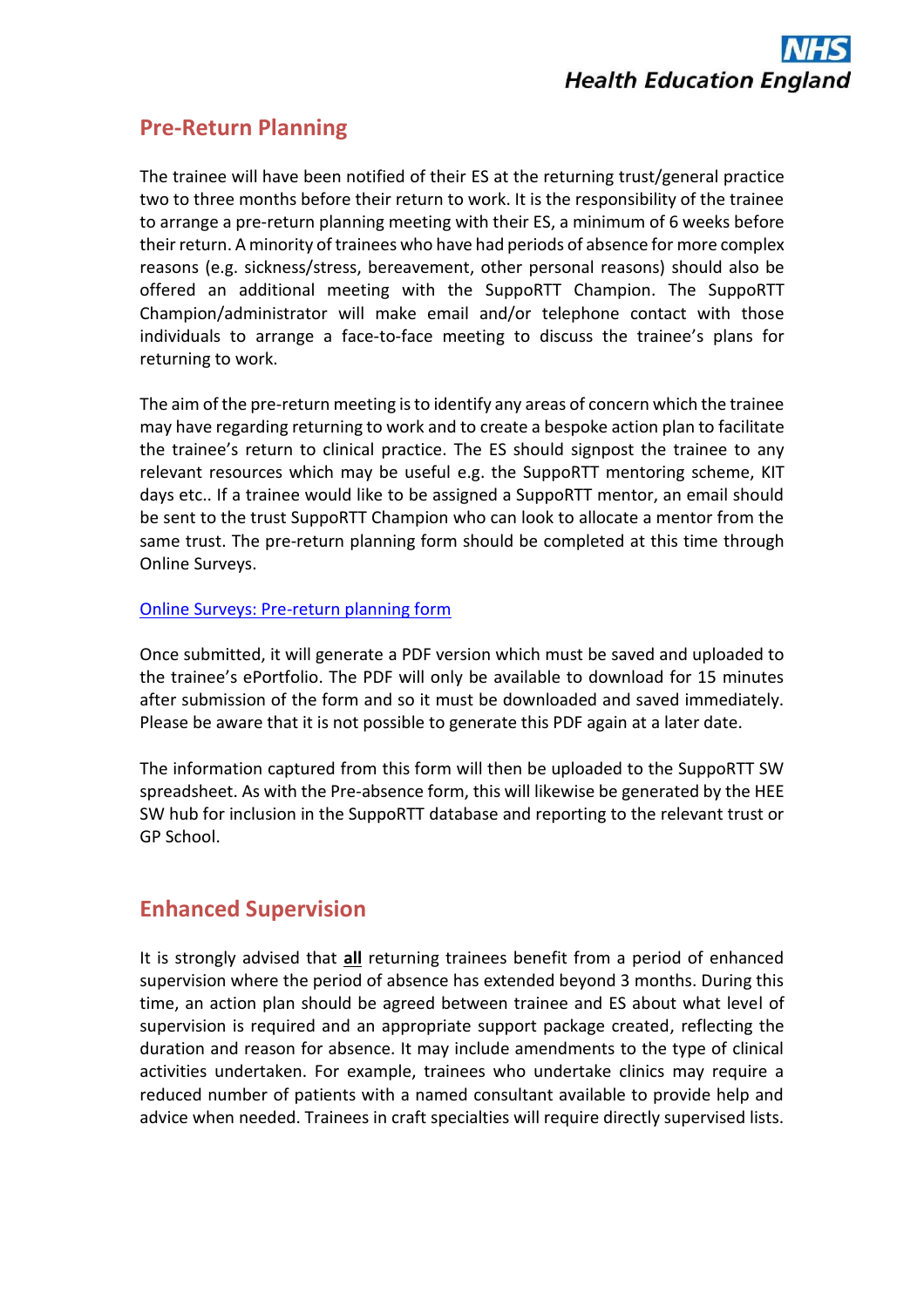#### **It is also expected that during the period of enhanced supervision, trainees do not undertake out of hours (OOH) commitments unless it is in a shadowing capacity.**

During the period of enhanced supervision, the default is for trainees to work their normal daytime rostered hours for the week. If they choose to work an evening, night or weekend shift during their period of enhanced supervision, that is their prerogative. However, their hours should not exceed their standard working hours and they should be working in a shadowing capacity only. The details should be discussed and agreed with their Educational Supervisor and rota co-ordinator prior to their return to work.

We recommend the duration of enhanced supervision equivalent to a minimum of **10 working days**(this applies irrespective of whether a trainee returns full time (2 weeks) or less than full time (e.g. 3 weeks + 1 day for 0.6 LTFT) to ensure access to enhanced supervision is equitable for all returning trainees) but this can be tailored to suit the requirements of individual trainees where necessary. In some cases, for example where trainees have undertaken clinical work during their period of absence (eg OOPR/OOPE) a period of enhanced supervision may not be required. If both the trainee and ES agree it is not required, this must be documented within the pre-return planning form, with explicit reference as to how the trainee has maintained clinical competence during their period of absence. We also recognise that for some returning trainees a more prolonged period of enhanced supervision will be required.

In cases where there is any deviation from the recommended 10 working day period of enhanced supervision, this must be exception reported using the SW Reporting Variation to the Enhanced Supervision form:

#### [Online Surveys: Reporting Variation to the Enhanced Supervision Period](https://healtheducationyh.onlinesurveys.ac.uk/sw-reporting-variation-to-the-enhanced-supervision-period)

This online form should be downloaded and a copy emailed to the SuppoRTT Champion, Training Programme Director and Educational Supervisor (if known).

Approval must be granted by the SuppoRTT Champion before it can proceed. Once approved, trainees not requiring enhanced supervision can immediately return to all usual clinical duties, including out of hours commitments, upon return.

#### **Once the pre-return form has been submitted, the SuppoRTT Champion/administrator should then send out a "Return to Training" email to the trainee (Appendix 3).**

If any specific problems or concerns are identified at this meeting, either by the trainee or ES, the trainee should be discussed with the SuppoRTT Champion with the consideration of a face-to-face meeting between the Champion and trainee. The ES should contact the SuppoRTT Champion via email, and the SuppoRTT Champion then make arrangements to meet the trainee to discuss concerns in further detail, if required.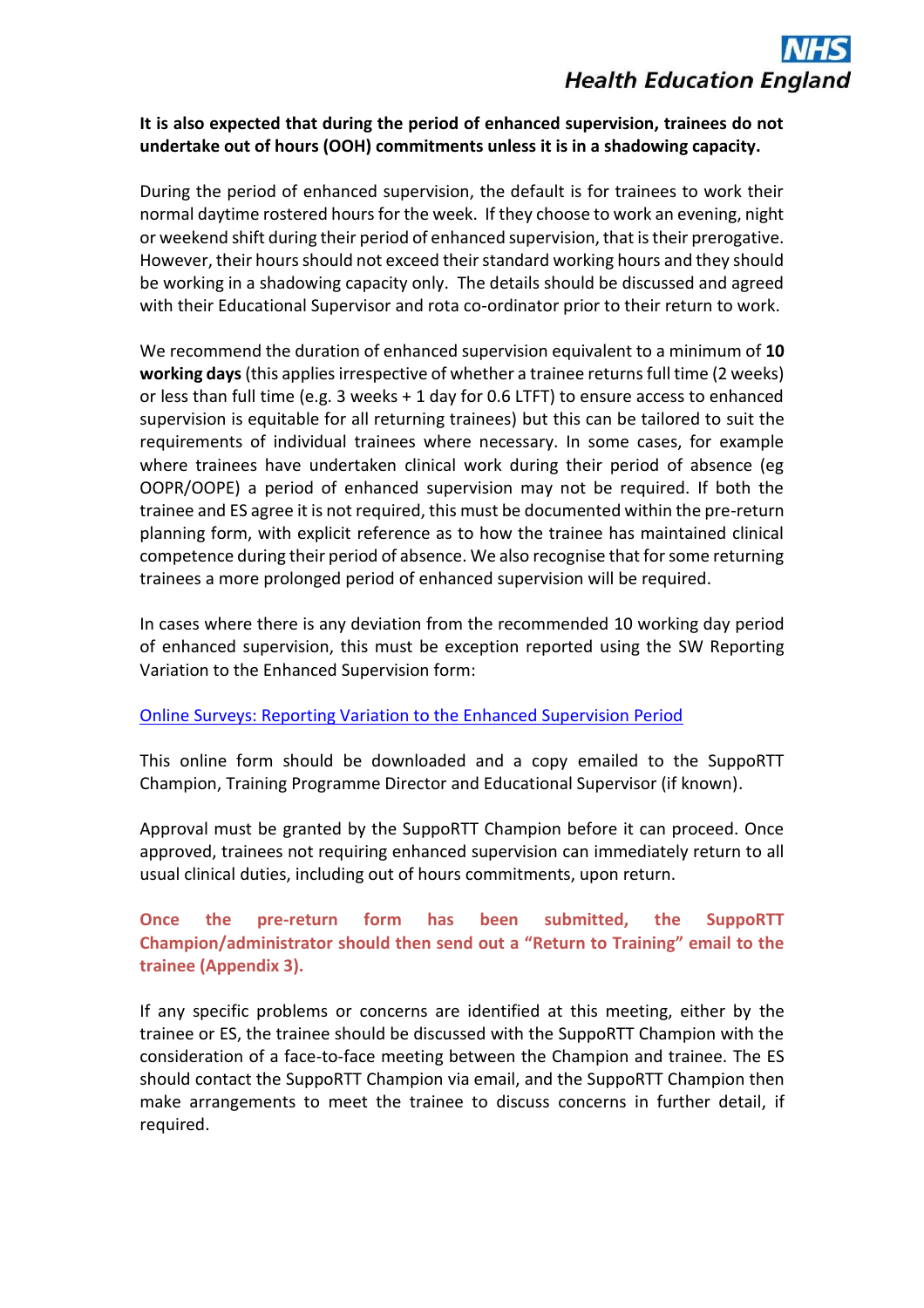SuppoRTT Champions should have a detailed knowledge of the local and regional resources available for return to training e.g. the SuppoRTT mentoring scheme and return to training events such as one-day conferences and study days. They should also be able to refer directly to their trust Occupational Health department and to the Professional Support Units at HEE SW. For trainees who require a phased return to work, the SuppoRTT Champion should liaise with the trust Occupational Health department to facilitate this. If it is felt a trainee requires longer term supernumerary status upon their return, the SuppoRTT Champion should liaise with the Training Programme Director/Head of School to arrange this and signpost to the Professional Support Unit if necessary.

The SuppoRTT Champion/administrator is responsible for liaising with the unit/department, particularly the Clinical Lead, College or Specialty Tutor and the ES prior to the return date to highlight that the trainee is returning from a period of absence and additional support and enhanced supervision of the trainee is required during the return period.

#### **Rota planning**

It is the responsibility of the ES to communicate with the rota co-ordinator about a returners period of enhanced supervision so the necessary rota amendments can be made **before** the trainee returns to work. It **must not** be the responsibility of the returning trainee to swap out of any on call commitments during their period of enhanced supervision.

Any trainee who encounters difficulties surrounding their rota/clinical commitments during their period of enhanced supervision should contact their SuppoRTT Champion, who has the authority to enforce these recommendations.

### **Post-Return Review**

Once the period of enhanced supervision is complete, the trainee should arrange a review meeting with their ES. The aim of this meeting is to review the trainee's progress since returning (including completion of any work-based assessments agreed at the pre-return planning meeting) and to address any concerns or difficulties the trainee may be experiencing. If necessary, the period of enhanced supervision can be extended. If this is required, the SuppoRTT Champion, the HEE SW SuppoRTT hub [\(SuppoRTT.SW@hee.nhs.uk\)](mailto:SuppoRTT.SW@hee.nhs.uk) and Training Programme Director (TPD)/Head of School should be notified.

Once the trainee and ES are satisfied with progress, the trainee can be signed off to resume usual clinical duties and out of hours commitments. A post-return review form should be submitted.

[Online Surveys: Post-return review form](https://healtheducationyh.onlinesurveys.ac.uk/sw-post-return-review-form-161120)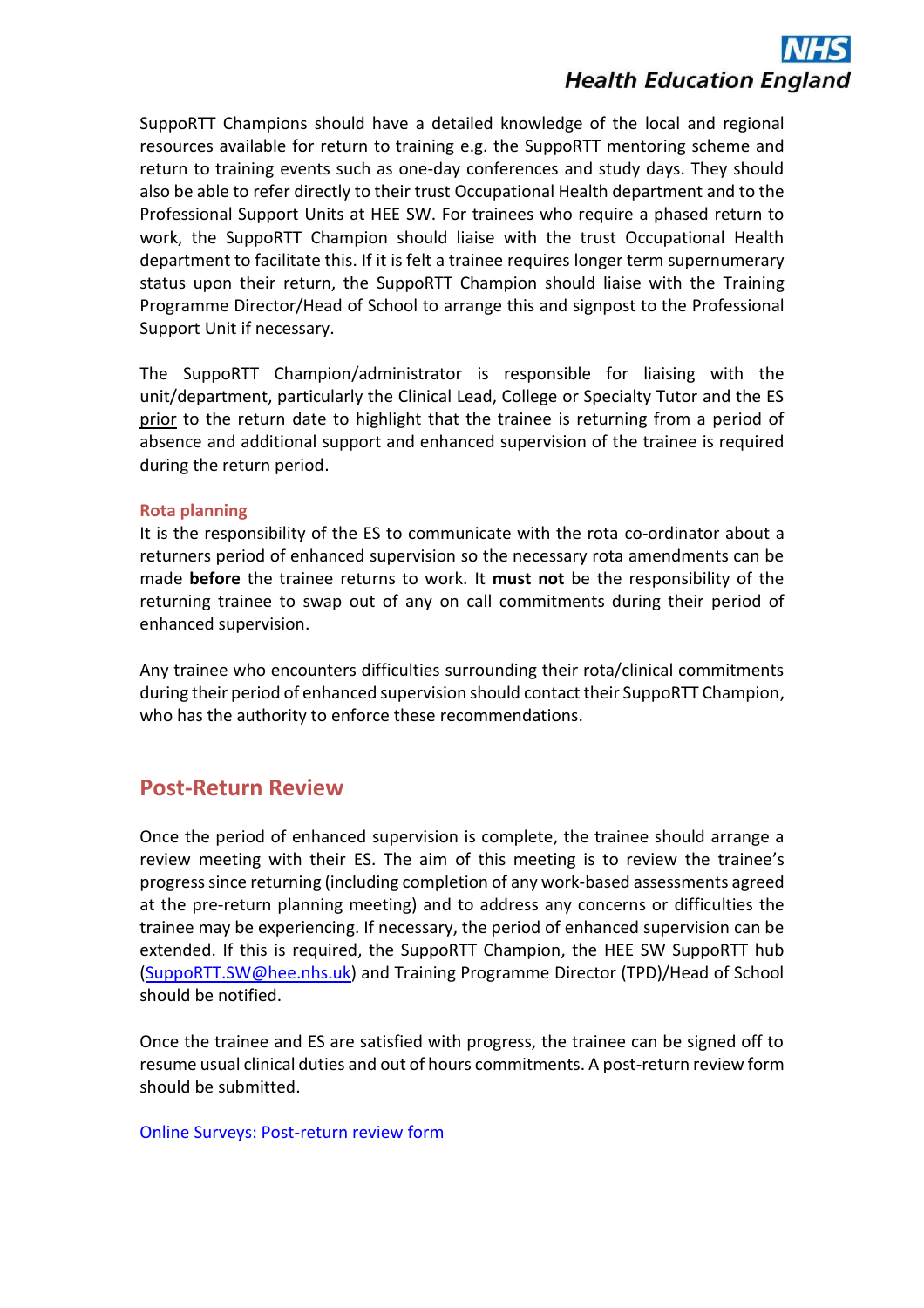Once submitted, it will generate a PDF version which can be uploaded to the trainee's ePortfolio. The information captured from this form will be uploaded to the SuppoRTT SW spreadsheet. As with the Pre-absence form and pre-return form, this will likewise be generated by the HEE SW hub for inclusion in the SuppoRTT database and reporting to the relevant trust or GP School.

The SuppoRTT Champion/administrator should then send the trainee a link to the online SuppoRTT evaluation form for completion.

In situations where an extended period of enhanced supervision is required, it is the responsibility of the ARCP panel/TPD/Head of School to determine if this time can count toward CCT.

# **SuppoRTT Champion: Responsibilities**

Whilst the role of the SuppoRTT Champion is largely focused on leadership and training, it is essential that all educational supervisors (ES) are aware of the SuppoRTT programme, its aims and how it should be delivered. It is the ES who will be the initial point of contact for returning trainees, and only a minority of trainees with complex requirements or particular difficulties will be referred onto the SuppoRTT Champion for a more individualised package of support.

Every SuppoRTT Champion should oversee a programme to educate and up-skill all ES within their trust/GP school on the SuppoRTT programme. It should focus on the reason supported return to training is required, the aims and objectives of the programme and what specialised support and resources are available for returning trainees. Educational Supervisors should have a clear understanding of their role and when to refer trainees to the SuppoRTT Champion for further assistance.

HEE SW has developed a slide pack for SuppoRTT Champions, which can be used as a resource to assist with this training. This is available through the SuppoRTT SW Sharepoint site which all SuppoRTT Champions will have access to.

SuppoRTT Champions/administrators should collate the feedback received from returning trainees who complete the online evaluation questionnaire. This should be used to create an annual report for SuppoRTT within each trust/GP school, which can then be presented at the annual HEE SW SuppoRTT Champion Network event.

#### **SuppoRTT Peer Mentoring**

The SuppoRTT Champions are asked to facilitate with the SuppoRTT Mentoring Scheme. SuppoRTT Champions will co-ordinate local mentoring within their organisation by matching local SuppoRTT peer mentors with prospective mentees. However, the training and network supervision will be provided for those trainees volunteering as mentors by the SuppoRTT hub at HEE.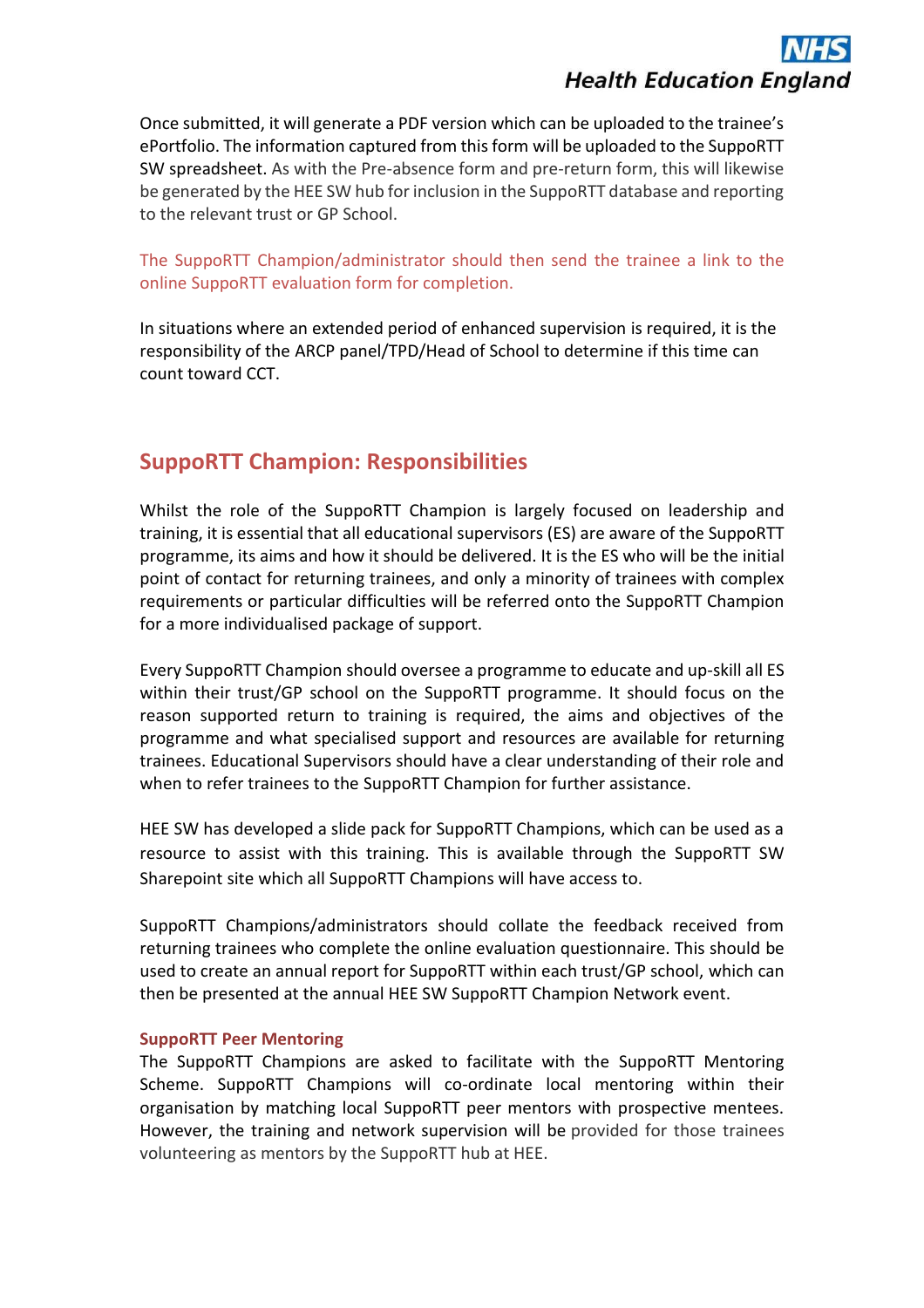Certification will be available for SuppoRTT mentors and is explained in more detail in a separate document "SuppoRTT mentor programme". However, in summary, SuppoRTT mentors will be expected to have at least two mentees and meeting on two occasions (a minimum of 4 hours contact time). Mentors will record their reflections of mentoring and receive an evaluation from their mentee for each contact. They will then be asked to write a short reflective piece about their experience, before receiving their certification. The SuppoRTT Champions should be available as a point of contact for mentors within their trust/GP school, who encounter difficulties relating to the mentoring programme or who are struggling to adequately support a mentee. It is anticipated that the SuppoRTT Champions will support appraisal and feedback for SuppoRTT mentors providing they have received training

# **Links**

For ease of use, the links to each online form are listed again:

[Online Surveys: Pre-absence planning form](https://healtheducationyh.onlinesurveys.ac.uk/sw-pre-absence-planning-form-161120)

[Online Surveys: Unplanned Absence form](https://healtheducationyh.onlinesurveys.ac.uk/sw-unplanned-absence-form-161120)

[Online Surveys: Pre-return planning form](https://healtheducationyh.onlinesurveys.ac.uk/sw-pre-return-planning-form-161120)

[Online Surveys: Post-return review form](https://healtheducationyh.onlinesurveys.ac.uk/sw-post-return-review-form-161120)

[Online Surveys: Reporting Variation to the Enhanced Supervision Period](https://healtheducationyh.onlinesurveys.ac.uk/sw-reporting-variation-to-the-enhanced-supervision-period)

#### **References**

1. Full HEE Supported Return to Training guidance document available at: [https://www.hee.nhs.uk/our-work/doctors-training/supported-return-](https://www.hee.nhs.uk/our-work/doctors-training/supported-return-training)

**[training](https://www.hee.nhs.uk/our-work/doctors-training/supported-return-training)** 

2. The Academy of Medical Royal Colleges, Return to Practice Guidance 2017 Revision: https://www.aomrc.org.uk/wpcontent/uploads/2017/06/Return\_to\_Practice\_guidance\_2017\_Revison\_061 7-2.pdf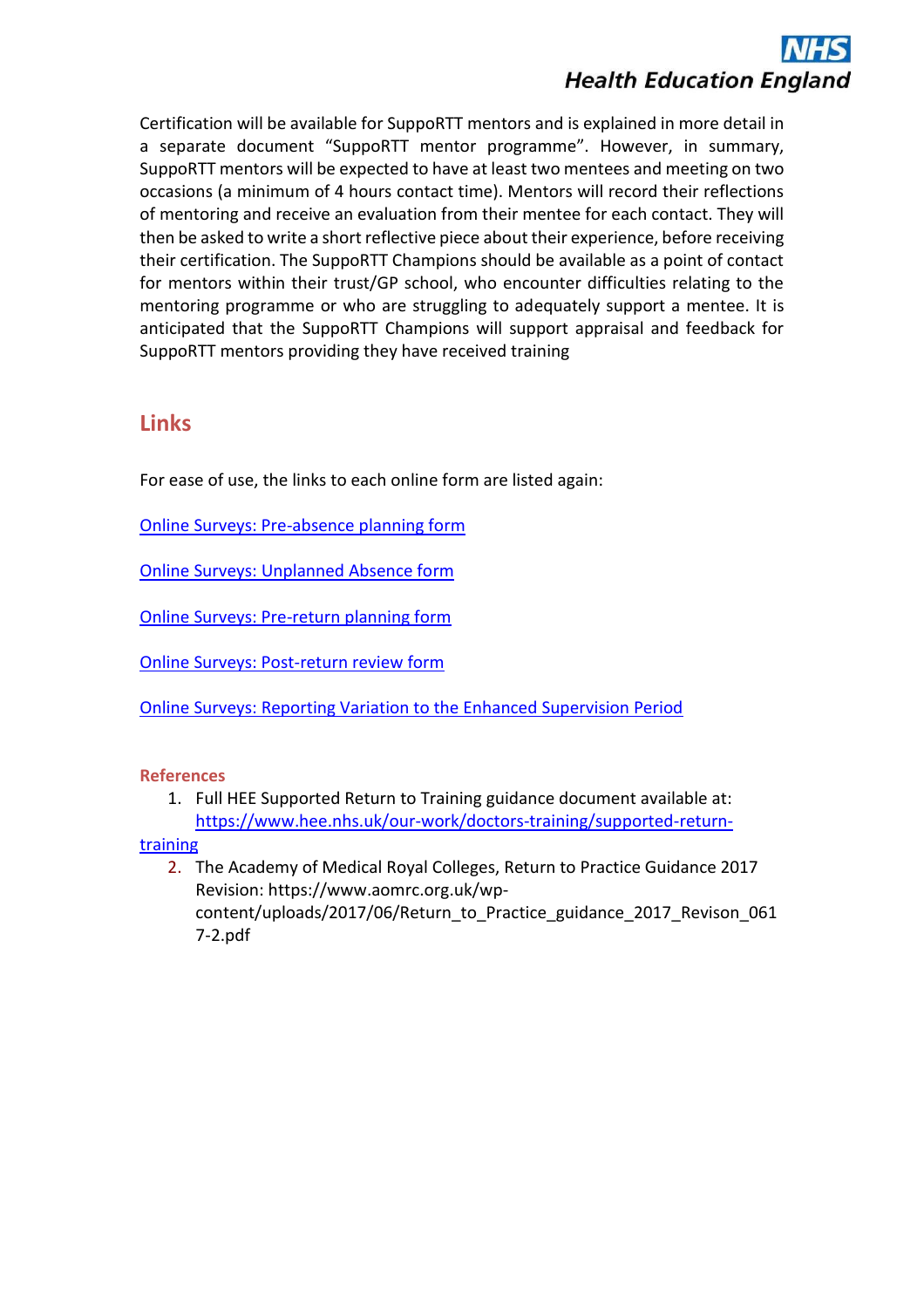#### **Appendix 1 Pre-absence email from departing trust SuppoRTT Champion**

Dear Trainee,

I am the SuppoRTT (Supported Return to Training) Champion for *{insert trust/GP* school, your current employer.

I understand that you are planning to have a period of absence. As part of the process to support your return to training in the future, please submit the [Pre-](https://healtheducationyh.onlinesurveys.ac.uk/sw-pre-absence-planning-form-161120)Absence [Planning Form.](https://healtheducationyh.onlinesurveys.ac.uk/sw-pre-absence-planning-form-161120) Many thanks if you have already done so; this will enable us to support you when you are ready to return to training.

If you are planning maternity leave, leave due to ill health or shielding according to government guidance, a risk assessment may be required. You should contact your line manager or trust Occupational Health department to arrange this. If relevant, guidance of medical risk assessment related to COVID-19 can be found here: <https://alama.org.uk/covid-19-medical-risk-assessment/>

Even if you are shielding from the pandemic, and you are willing, there may still be opportunities to undertake curriculum based non-patient facing training & education activities, please discuss with your education supervisor. The following weblink provides guidance for this purpose:

<https://peninsuladeanery.nhs.uk/about-us/supportt-2/show/shielding-trainees>

My role as SuppoRTT Champion is to support trainees returning to clinical practice after a period of absence, for any reason. We are aware that returning to clinical work after time away can be a daunting and stressful time. My role is to help to make this transition as smooth as possible for you.

Early planning of your return to work is vital in order to make your transition back into clinical practice as straightforward as possible. It is important for you, but it is also important for the safety of your patients. Approximately 6-8 weeks before your planned return to work date, you should have another meeting with your educational supervisor. If you are returning to a different trust to the one you have left, this meeting should take place with your new educational supervisor. You will be notified of your new trust and educational supervisor in plenty of time for this meeting to be arranged. It is your responsibility to arrange your pre-return review meeting. The point of this meeting is to finalise the plans for your return including the use of any Keeping in Touch (KIT) days and the attendance at any specialist return to training study days that may be suitable. A list of local and regional courses is available on the SuppoRTT page of the deanery website:

[https://peninsuladeanery.nhs.uk/about-us/supportt-2/show/local-and-national](https://peninsuladeanery.nhs.uk/about-us/supportt-2/show/local-and-national-courses-2)[courses-2](https://peninsuladeanery.nhs.uk/about-us/supportt-2/show/local-and-national-courses-2)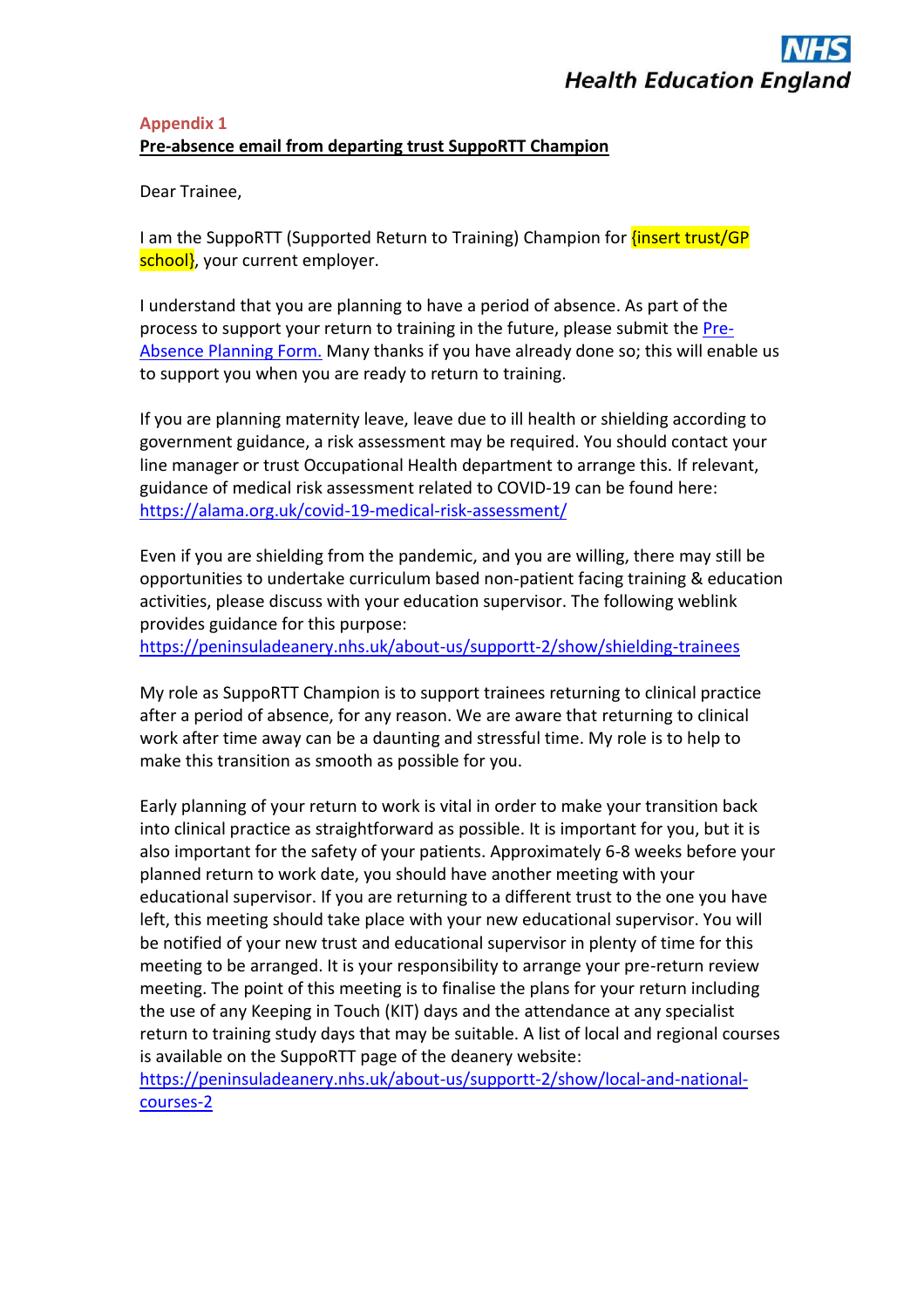The meeting is also where the plans for your period of enhanced supervision will be made. Please see the SuppoRTT webpages on the deanery website (HEE) for further information: <https://peninsuladeanery.nhs.uk/about-us/supportt-2/>

This meeting also provides an opportunity to discuss any particular areas of concern that you may have and enables you to develop a strategy about how best to regain your clinical confidence and competence upon your return. All trusts and GP schools within our region have an appointed SuppoRTT Champion, such as myself. I should be your next point of contact, after your Educational Supervisor, if you are experiencing any difficulty surrounding returning to training. If you return to a different trust, the email address of the SuppoRTT Champion at your new trust is available on the deanery website: [https://peninsuladeanery.nhs.uk/about](https://peninsuladeanery.nhs.uk/about-us/supportt-2/show/support-champions)[us/supportt-2/show/support-champions](https://peninsuladeanery.nhs.uk/about-us/supportt-2/show/support-champions)

Please be aware that if you are planning to return to training Less Than Full Time, your application needs to be submitted as early as possible (a minimum of 16 weeks' notice is required) Please refer to the Severn and Peninsula HEE websites for further information relating to this:

Severn: [Less Than Full Time Training \(Severn\)](https://severndeanery.nhs.uk/about-us/careers-support/less-than-full-time-working-policy/) Peninsula: [Less Than Full Time Training \(Peninsular\)](https://peninsuladeanery.nhs.uk/about-us/policies-and-guidelines/less-than-full-time-working-policy/)

I hope the SuppoRTT programme will enable your smooth transition back to clinical practice.

Good luck!

Kind regards,

Trust SuppoRTT Champion.